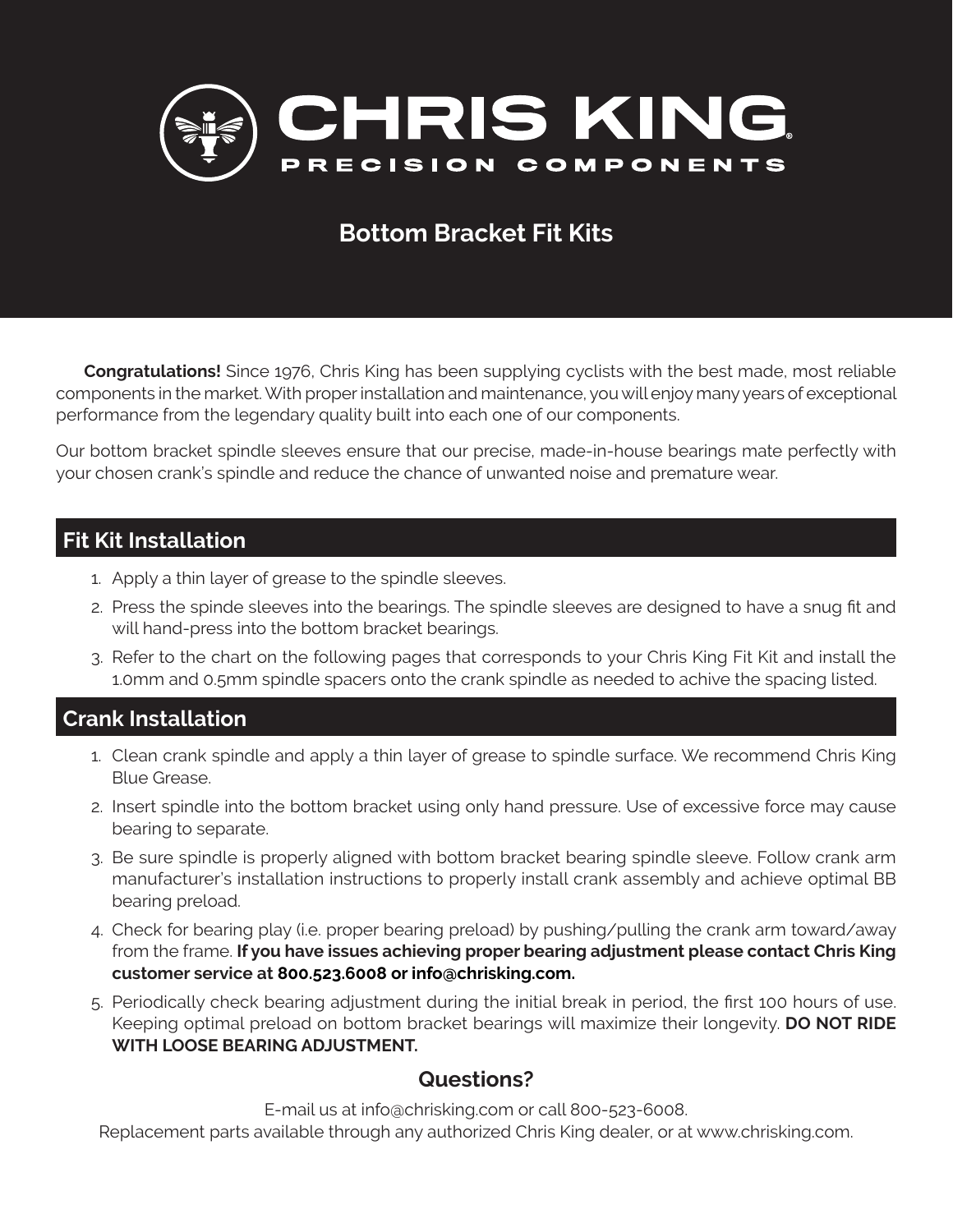## **Fit Kit 1**

#### **Bottom Bracket Type -** ThreadFit™ 30, T47 30i, T47 30x **Crank Type -** DUB 28.99mm spindle

| Road                           | <b>Frame Shell</b><br>Width (mm) | <b>Non-Drive</b><br><b>Side Spindle</b><br><b>Spacers (mm)</b> | Left BB Cup<br><b>Spacers (mm)</b> | <b>Right BB Cup</b><br><b>Spacers (mm)</b> | <b>Drive Side</b><br><b>Spindle</b><br><b>Spacers (mm)</b> |
|--------------------------------|----------------------------------|----------------------------------------------------------------|------------------------------------|--------------------------------------------|------------------------------------------------------------|
| ThreadFit <sup>™</sup> T47 30x | 68                               |                                                                |                                    |                                            |                                                            |
| ThreadFit <sup>™</sup> T47 30i | 85.5 (Trek)                      |                                                                |                                    |                                            | 4.5                                                        |
|                                | 86.5                             | 0.5                                                            |                                    |                                            | $\overline{4}$                                             |

| <b>Mountain</b>                | <b>Frame Shell</b><br>Width (mm) | <b>Non-Drive</b><br><b>Side Spindle</b><br><b>Spacers (mm)</b> | Left BB Cup<br><b>Spacers (mm)</b> | <b>Right BB Cup</b><br><b>Spacers (mm)</b> | <b>Drive Side</b><br><b>Spindle</b><br><b>Spacers (mm)</b> |
|--------------------------------|----------------------------------|----------------------------------------------------------------|------------------------------------|--------------------------------------------|------------------------------------------------------------|
| ThreadFit <sup>™</sup> 30      | 68                               |                                                                | 2.5                                | 2.5                                        | 4.5                                                        |
|                                | 73                               | -                                                              | $\overline{\phantom{a}}$           | $\qquad \qquad -$                          | 4.5                                                        |
|                                | 73 SB+                           | 4.5                                                            |                                    |                                            | $9 *$                                                      |
| ThreadFit <sup>™</sup> T47 30x | 68                               | $\overline{\phantom{a}}$                                       | 2.5                                | 2.5                                        | 4.5                                                        |
|                                | 73                               |                                                                |                                    |                                            | 4.5                                                        |
|                                | 73 SB+                           | 4.5                                                            | $\overline{\phantom{a}}$           | $\qquad \qquad -$                          | $9^*$                                                      |
| ThreadFit <sup>™</sup> T47 30i | 92                               | 1.5                                                            |                                    |                                            | $\overline{4}$                                             |
|                                | 92 SB+                           | 6                                                              |                                    |                                            | 8.5                                                        |

\* Cup Spacers, 86.5/92mm T47 30i Center Sleeves, and additional Spindle Spacers available separately.

## **Fit Kit 2**

**Bottom Bracket Type -** ThreadFit™ 30 **Crank Type -** DUB 28.99mm spindle

| Road                      | <b>Frame Shell</b><br>Width (mm) | <b>Non-Drive</b><br><b>Side Spindle</b><br><b>Spacers (mm)</b> | Left BB Cup<br>Spacers (mm) | <b>Right BB Cup</b><br>Spacers (mm) | <b>Drive Side</b><br><b>Spindle</b><br><b>Spacers (mm)</b> |
|---------------------------|----------------------------------|----------------------------------------------------------------|-----------------------------|-------------------------------------|------------------------------------------------------------|
| ThreadFit <sup>™</sup> 30 | 68                               |                                                                |                             |                                     |                                                            |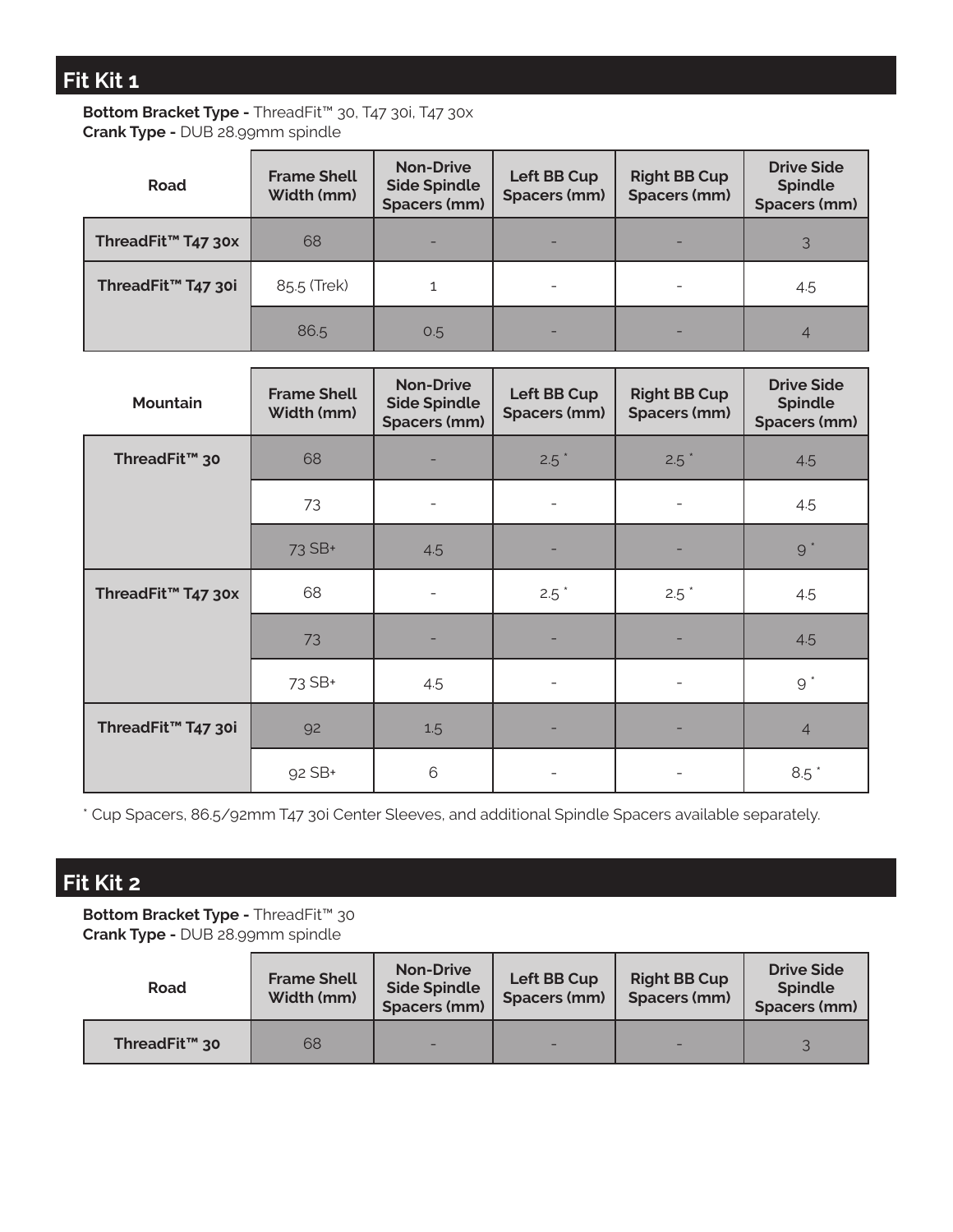**Bottom Bracket Type - ThreadFit™ 30 Crank Type -** 30mm spindle

> **Note:** 30mm crankset spindles come in a variety of lengths depnding on the crankset manufaturer and model. The simplest way to find your fitment is to measure the bottom bracket you are replacing, while it is mounted on the frame. If the bottom bracket you are replaceing had dust covers, measure the bottom bracket with them installed. Compare that measurement to the following sizes to determine your fitment; Road Narrow: 88.4mm, Road Wide: 91.0mm, Mountain Narrow: 95.9mm, Mountain Wide: 98.5mm



Measure here.

| Road                                | <b>Frame Shell</b><br>Width (mm) | <b>Non-Drive</b><br><b>Side Spindle</b><br><b>Spacers (mm)</b> | Left BB Cup<br><b>Spacers (mm)</b> | <b>Right BB Cup</b><br><b>Spacers (mm)</b> | <b>Drive Side</b><br><b>Spindle</b><br><b>Spacers (mm)</b> |
|-------------------------------------|----------------------------------|----------------------------------------------------------------|------------------------------------|--------------------------------------------|------------------------------------------------------------|
| ThreadFit <sup>™</sup> 30<br>Narrow | 68                               |                                                                |                                    |                                            |                                                            |
| ThreadFit <sup>™</sup> 30<br>Wide   | 68                               |                                                                |                                    |                                            |                                                            |

| <b>Mountain</b>                     | <b>Frame Shell</b><br>Width (mm) | <b>Non-Drive</b><br><b>Side Spindle</b><br><b>Spacers (mm)</b> | Left BB Cup<br><b>Spacers (mm)</b> | <b>Right BB Cup</b><br><b>Spacers (mm)</b> | <b>Drive Side</b><br><b>Spindle</b><br><b>Spacers (mm)</b> |
|-------------------------------------|----------------------------------|----------------------------------------------------------------|------------------------------------|--------------------------------------------|------------------------------------------------------------|
| ThreadFit <sup>™</sup> 30<br>Narrow | 68                               |                                                                | 2.5                                | 5                                          |                                                            |
|                                     | 73                               |                                                                |                                    | 2.5                                        |                                                            |
| ThreadFit <sup>™</sup> 30<br>Wide   | 68                               |                                                                | 2.5                                | 5                                          |                                                            |
|                                     | 73                               |                                                                |                                    | 2.5                                        |                                                            |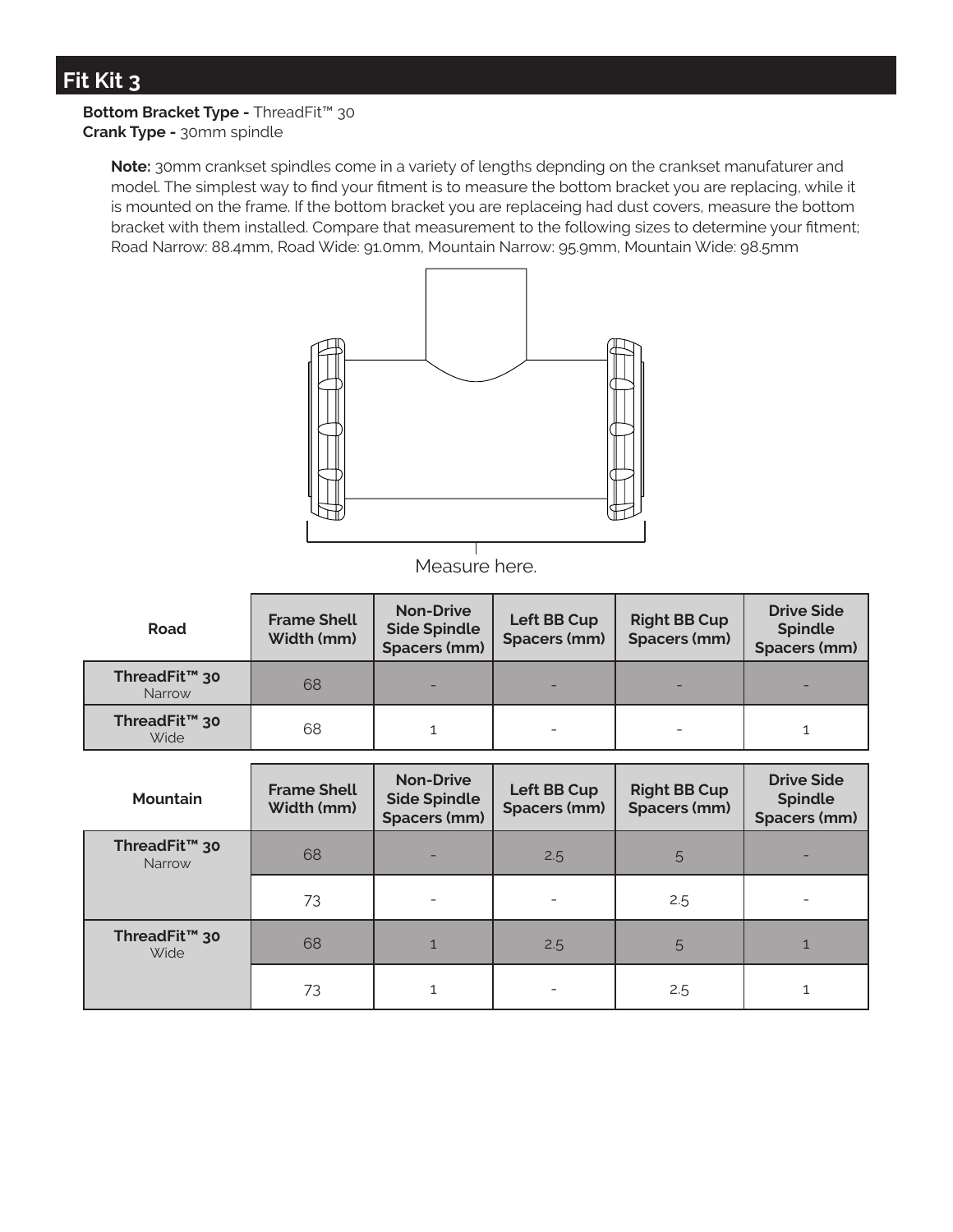# **Fit Kit 4**

**Bottom Bracket Type -** ThreadFit™ 24, T47 24x, T47 24i **Crank Type -** 24mm spindle

**Note:** 85.5mm and 86.5mm bottom bracket shell widths are compatible with BB86 type cranksets. 92mm bottom bracket shell widths are compatible with BB92 type cranksets.

| Road                           | <b>Frame Shell</b><br>Width (mm) | <b>Non-Drive</b><br><b>Side Spindle</b><br><b>Spacers (mm)</b> | Left BB Cup<br><b>Spacers (mm)</b> | <b>Right BB Cup</b><br><b>Spacers (mm)</b> | <b>Drive Side</b><br><b>Spindle</b><br><b>Spacers (mm)</b> |
|--------------------------------|----------------------------------|----------------------------------------------------------------|------------------------------------|--------------------------------------------|------------------------------------------------------------|
| ThreadFit <sup>™</sup> 24      | 68                               |                                                                |                                    |                                            |                                                            |
| ThreadFit <sup>™</sup> T47 24x | 68                               | 1                                                              |                                    |                                            |                                                            |
| ThreadFit <sup>™</sup> T47 24i | 85.5 (Trek)                      | 0.5                                                            |                                    |                                            | 0.5                                                        |
|                                | 86.5                             |                                                                |                                    |                                            |                                                            |

| <b>Mountain</b>                | <b>Frame Shell</b><br>Width (mm) | <b>Non-Drive</b><br><b>Side Spindle</b><br>Spacers (mm) | Left BB Cup<br><b>Spacers (mm)</b> | <b>Right BB Cup</b><br>Spacers (mm) | <b>Drive Side</b><br><b>Spindle</b><br><b>Spacers (mm)</b> |
|--------------------------------|----------------------------------|---------------------------------------------------------|------------------------------------|-------------------------------------|------------------------------------------------------------|
| ThreadFit <sup>™</sup> 24      | 68                               | 2.5                                                     |                                    |                                     | 5                                                          |
|                                | 73                               |                                                         |                                    |                                     | 2.5                                                        |
| ThreadFit <sup>™</sup> T47 24x | 68                               | 2.5                                                     |                                    |                                     | 5                                                          |
|                                | 73                               |                                                         |                                    |                                     | 2.5                                                        |
|                                | 100                              |                                                         |                                    |                                     |                                                            |
| ThreadFit™ T47 24i             | 92                               |                                                         |                                    |                                     |                                                            |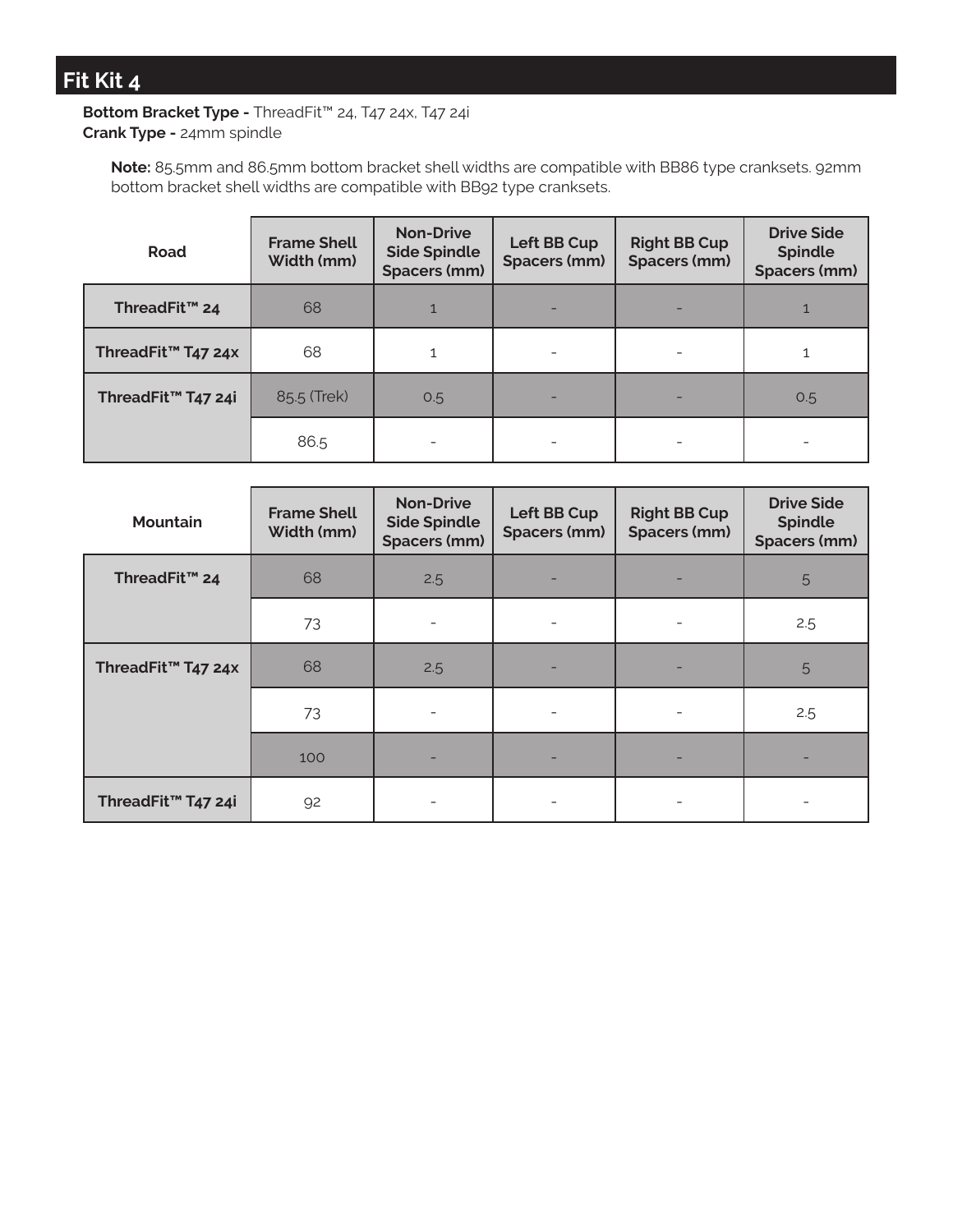**Bottom Bracket Type -** ThreadFit™ T47 30x, T47 30i **Crank Type -** 30mm spindle

**Note:** 30mm crankset spindles come in a variety of lengths depnding on the crankset manufaturer and model. The simplest way to find your fitment is to measure the bottom bracket you are replacing, while it is mounted on the frame. If the bottom bracket you are replaceing had dust covers, measure the bottom bracket with them installed. Compare that measurement to the following sizes to determine your fitment; Road Narrow: 88.4mm, Road Wide: 91.0mm, Mountain Narrow: 95.9mm, Mountain Wide: 98.5mm



**ThreadFit™ 30i:** Installed on a 68mm bottom bracket shell the ThreadFit™ 30i is compatible with road BB30 type cranksets. Installed on a 73mm bottom bracket shell it is comaptible with mountain BB30 type cranksets.

Installed on an 85.5mm or 86.5mm bottom bracket shell is compatible with BB386 type cranksets.

| Road                                     | <b>Frame Shell</b><br>Width (mm) | <b>Non-Drive</b><br><b>Side Spindle</b><br>Spacers (mm) | Left BB Cup<br><b>Spacers (mm)</b> | <b>Right BB Cup</b><br><b>Spacers (mm)</b> | <b>Drive Side</b><br><b>Spindle</b><br><b>Spacers (mm)</b> |
|------------------------------------------|----------------------------------|---------------------------------------------------------|------------------------------------|--------------------------------------------|------------------------------------------------------------|
| ThreadFit <sup>™</sup> T47 30x<br>Narrow | 68                               |                                                         |                                    |                                            |                                                            |
| ThreadFit <sup>™</sup> T47 30x<br>Wide   | 68                               | 1                                                       |                                    |                                            | $\mathbf{1}$                                               |
| ThreadFit <sup>™</sup> T47 30i           | 68                               |                                                         |                                    |                                            |                                                            |
|                                          | 85.5 (Trek)                      | 0.5                                                     | ٠                                  | $\overline{\phantom{m}}$                   | 0.5                                                        |
|                                          | 86.5                             |                                                         |                                    |                                            |                                                            |

| <b>Mountain</b>                          | <b>Frame Shell</b><br>Width (mm) | <b>Non-Drive</b><br><b>Side Spindle</b><br>Spacers (mm) | Left BB Cup<br><b>Spacers (mm)</b> | <b>Right BB Cup</b><br>Spacers (mm) | <b>Drive Side</b><br>Spindle<br><b>Spacers (mm)</b> |
|------------------------------------------|----------------------------------|---------------------------------------------------------|------------------------------------|-------------------------------------|-----------------------------------------------------|
| ThreadFit <sup>™</sup> T47 30x<br>Narrow | 68                               |                                                         | 2.5                                | 5                                   |                                                     |
|                                          | 73                               |                                                         |                                    | 2.5                                 |                                                     |
| ThreadFit <sup>™</sup> T47 30x<br>Wide   | 68                               |                                                         | 2.5                                | 5                                   |                                                     |
|                                          | 73                               |                                                         |                                    | 2.5                                 | $\mathbf{1}$                                        |
| ThreadFit <sup>™</sup> T47 30i           | 73                               |                                                         |                                    |                                     |                                                     |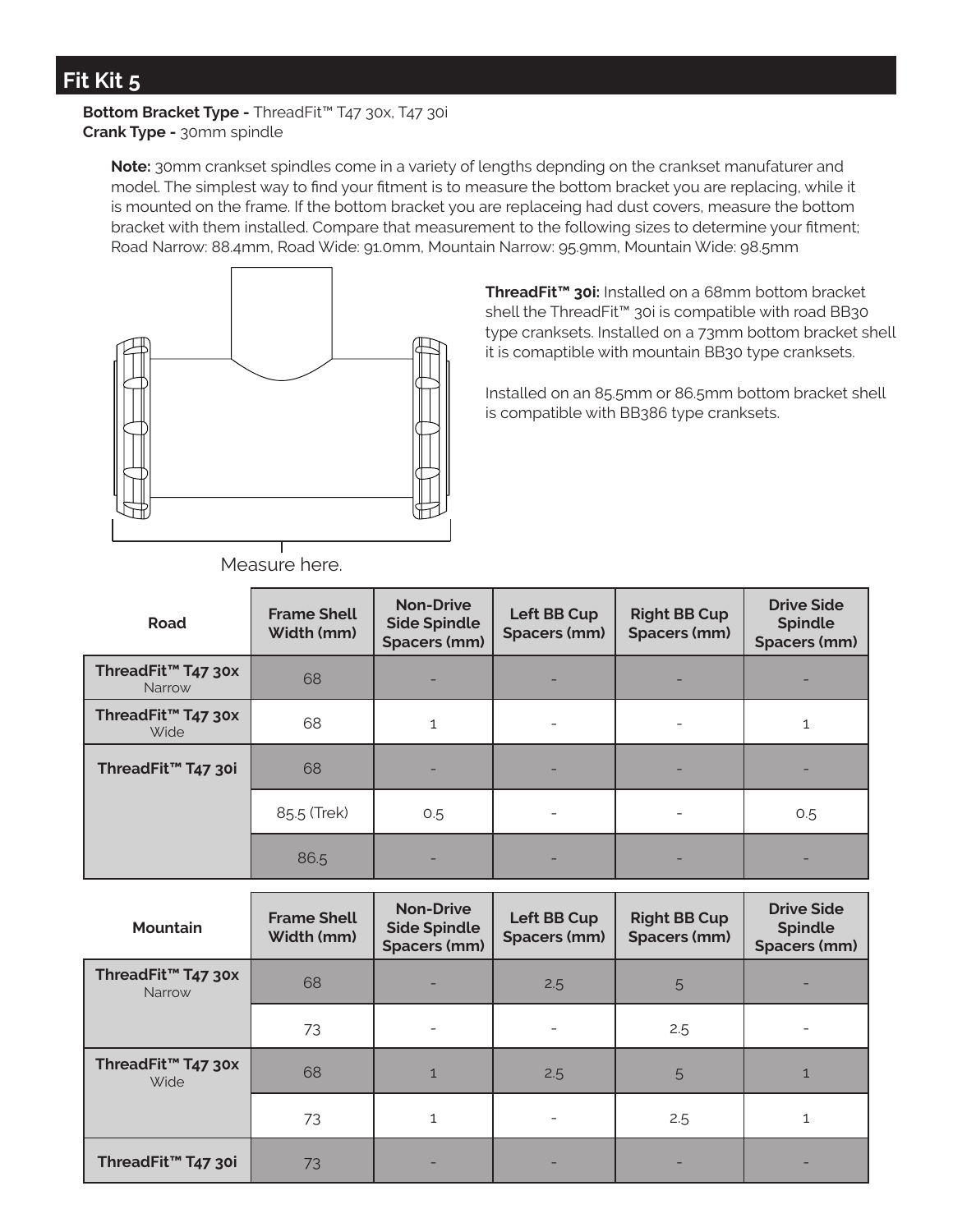# **Fit Kit 6**

**Bottom Bracket Type -** ThreadFit™ 24, T47 24x, T47 24i **Crank Type -** GXP spindle

**NOTE:** Silde the GXP Adapter Sleeve onto the 22mm stepped portion of the spindle before installing the Stepped Washer.

| Road                           | <b>Frame Shell</b><br>Width (mm) | <b>Non-Drive</b><br><b>Side Spindle</b><br><b>Spacers (mm)</b> | Left BB Cup<br>Spacers (mm) | <b>Right BB Cup</b><br><b>Spacers (mm)</b> | <b>Drive Side</b><br><b>Spindle</b><br><b>Spacers (mm)</b> |
|--------------------------------|----------------------------------|----------------------------------------------------------------|-----------------------------|--------------------------------------------|------------------------------------------------------------|
| ThreadFit <sup>™</sup> 24      | 68                               | Stepped<br>Washer                                              |                             |                                            | Disc Spring and<br>1.85                                    |
| ThreadFit <sup>™</sup> T47 24x | 68                               | Stepped<br>Washer                                              |                             |                                            | Disc Spring and<br>1.85                                    |
| ThreadFit <sup>™</sup> T47 24i | 85.5 (Trek)                      | Stepped<br>Washer and 0.5                                      |                             |                                            | Disc Spring and<br>2.35                                    |
|                                | 86.5                             | Stepped<br>Washer                                              |                             |                                            | Disc Spring and<br>1.85                                    |

| <b>Mountain</b>                | <b>Frame Shell</b><br>Width (mm) | <b>Non-Drive</b><br><b>Side Spindle</b><br>Spacers (mm) | Left BB Cup<br><b>Spacers (mm)</b> | <b>Right BB Cup</b><br><b>Spacers (mm)</b> | <b>Drive Side</b><br><b>Spindle</b><br><b>Spacers (mm)</b> |
|--------------------------------|----------------------------------|---------------------------------------------------------|------------------------------------|--------------------------------------------|------------------------------------------------------------|
| ThreadFit <sup>™</sup> 24      | 73                               | <b>Stepped</b><br>Washer                                |                                    |                                            | Disc Spring and<br>3.85                                    |
| ThreadFit™ T47 24x             | 73                               | Stepped<br>Washer                                       |                                    |                                            | Disc Spring and<br>3.85                                    |
| ThreadFit <sup>™</sup> T47 24i | 85.5 (Trek)                      | <b>Stepped</b><br>Washer and 0.5                        |                                    |                                            | Disc Spring and<br>4.35                                    |
|                                | 86.5                             | Stepped<br>Washer                                       |                                    |                                            | Disc Spring and<br>3.85                                    |